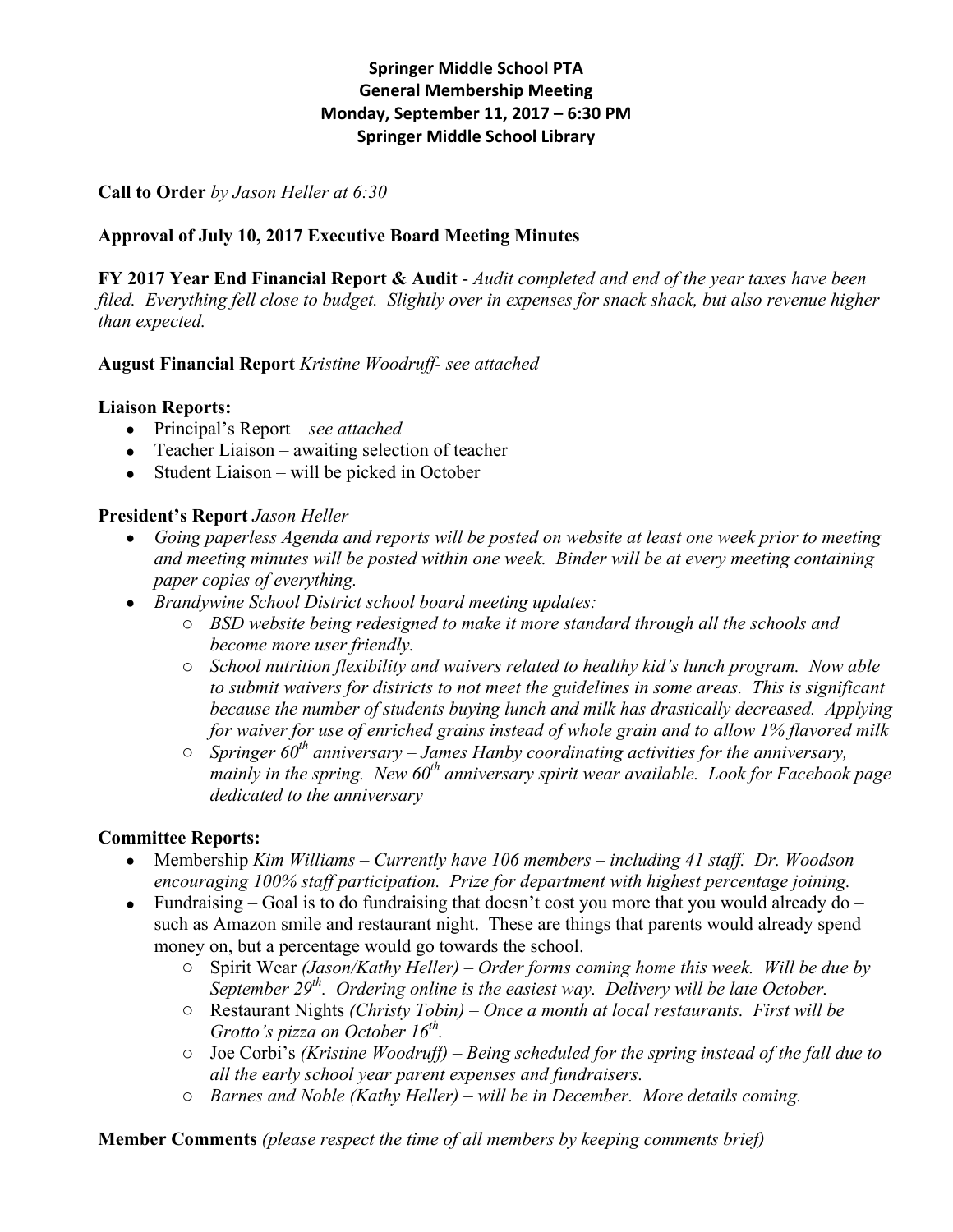- *Together BSD can make a difference 5K October 28th. Asking each school to volunteer and support. The school with the highest number of participants receives a trophy. Funds raised goes to local charities that the school district works with, such as Autism Delaware and Stockings for Soldiers.*
- *Teacher Appreciation week. Would like to see more done for teachers during this week. Tia Minella volunteered to chair this committee*

### **Old Business:**

• Open committee positions – fundraising chair. If there are any volunteers, please email the board

### **New Business:**

- Bylaws update vote have been posted on website along with past by laws for member review. Biggest change is to eliminate second VP board position and changing standing committees to include only membership and fundraising. Committee formed at the beginning of the meeting to tally member votes. Final count 35 for accepting changes and 0 against. Motion to accept new bylaws accepted.
- FY2018 budget no significant changes from previous year except added expense of financial audit and income of amazon smile. Motion to accept FY2018 approved
- Large scale project PTA wants to do a large-scale project to impact the school. Dr Woodson to speak with staff for ideas and present at next meeting for group vote. Board member ideas include electronic sign for front of school and picnic tables and benches for outside the cafeteria for an outdoor seating area that can be used for both classroom activities and student lunches

**Adjournment 7:30**

#### *Parent's roundtable with Dr. Woodson immediately following. TOPICS:*

- *First Day Items of Interest*
- *Dress Code*

**Upcoming Events:**

9/14/17 – 6<sup>th</sup> Grade Open House @ 6:30PM

9/13/17 – Picture Day 9/27/17–  $7^{\text{th}}/8^{\text{th}}$  Grade Open House @ 6:30PM<br>9/14/17 – 6<sup>th</sup> Grade Open House @ 6:30PM **10/10/17 – PTA Meeting @ 6:30PM**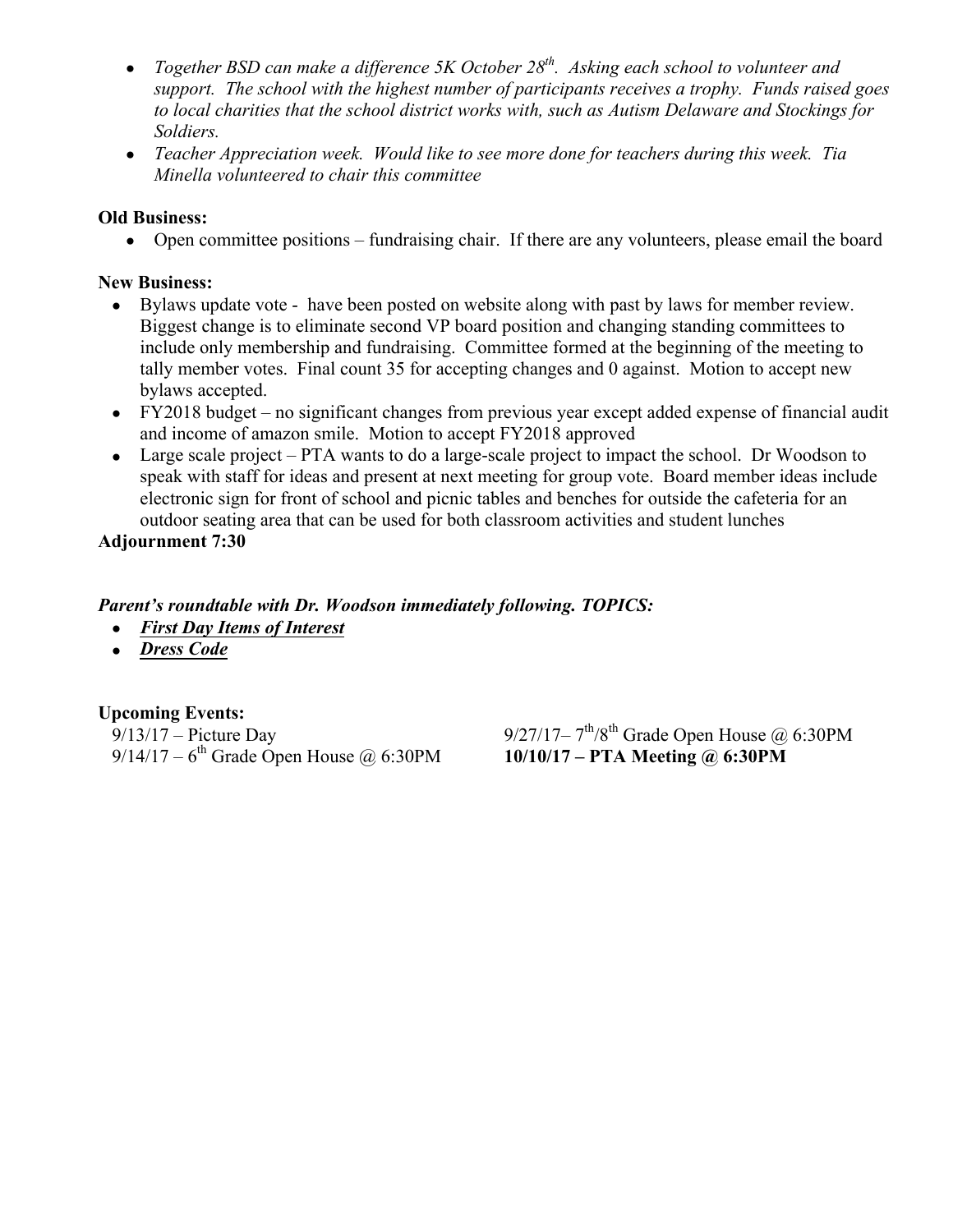# **PTA Meeting Principal's Report September 11, 2017**

The Springer Staff and students mourn the loss of a friend, colleague and teacher (Social Studies), Mrs. Roseanne Cristanetti who passed away in her sleep on August 30, 2017. Mrs. Cristanetti retired two years ago.

**Class Sizes as of today:**  $6<sup>th</sup> - 316$  (Largest in Ten Years)  $7^{th}$  - 280  $8^{th}$  - 281 **Total – 877 (+ 56 from Last Year)**

#### **New Staff:**

Michael Oberly (Science) Karen Phillips (Spanish) Colleen Gray (Psychologist) Stephen Saddler (Technology Education) Mohammed Mustafa (Chief Custodian) Kelly Marvain (Cafeteria Manager) Greg Xenakas (Special Education) Elizabeth Walls (Special Education) Matthew Oberholzer (Special Education) Jordan Gatling (Paraprofessional)

#### **Staff Directory:**

Attached

**2017 – 2018 Calendar:** Attached

**Building-Wide Expectations:** Attached

**Extracurricular Events:** Athletics-Cross Country Field Hockey Soccer Volleyball Programs-

Flag Football **Communist Contract Contract Contract Contract Contract Contract Contract Contract Contract Contract Contract Contract Contract Contract Contract Contract Contract Contract Contract Contract Contract Contract** GPS **USTA Tennis Program**